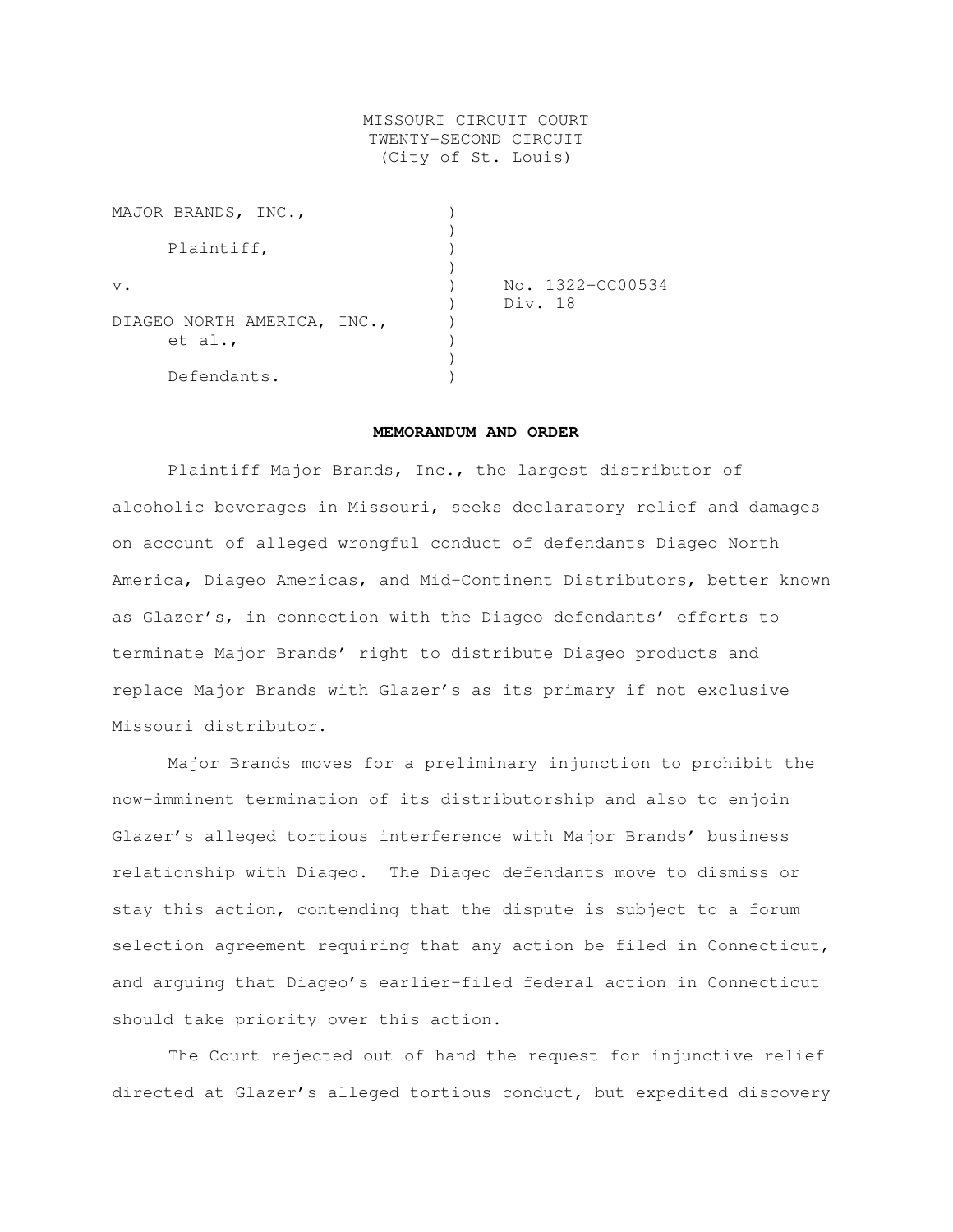and held an evidentiary hearing on the motion for a preliminary injunction to enjoin termination of Major Brands' distributorship. The Court adheres to the view that the claim against Glazer's is not cognizable in equity. See, e.g., Harris v. Union Elec. Co., 766 S.W.2d 80 (Mo.banc 1989).

On March 6, 2013, Diageo formally notified Major Brands in writing that its right to distribute most Diageo products would be terminated, effective June 30, 2013. Simultaneously, Diageo notified the Missouri Division of Liquor Control of the termination.

Diageo is the successor to two distillers or suppliers of alcoholic beverages for whom Major Brands acted as Missouri distributor for many years: Heublein and Joseph E. Seagram & Sons. The majority of products in the Diageo line trace to Seagram. See Def.Ex. 101A-101F. The record does not reflect the complete documentary history of Major Brands' role with regard to the Diageo products now distributed by it, but the Court finds (rejecting the testimony of the witness O'Neil on this point) that the current agreement between Major Brands and Diageo functionally is a continuation of agreements executed in 1990 and 1991 by and between Major Brands and Heublein and Seagram. The Heublein agreements contain the following forum selection clause:

14. GOVERNING LAW. This Agreement is to be governed and construed according to the laws of the State of Connecticut, and is to be considered a Connecticut contract. Due to the nature of the Agreement, the provisions of Connection §30-17 and regulations thereunder shall not apply. In the event there is a dispute between the parties which is the subject of litigation, jurisdiction and venue in the event of such litigation shall be solely within the State of Connecticut.

The Seagram agreement contains no forum selection clause, but calls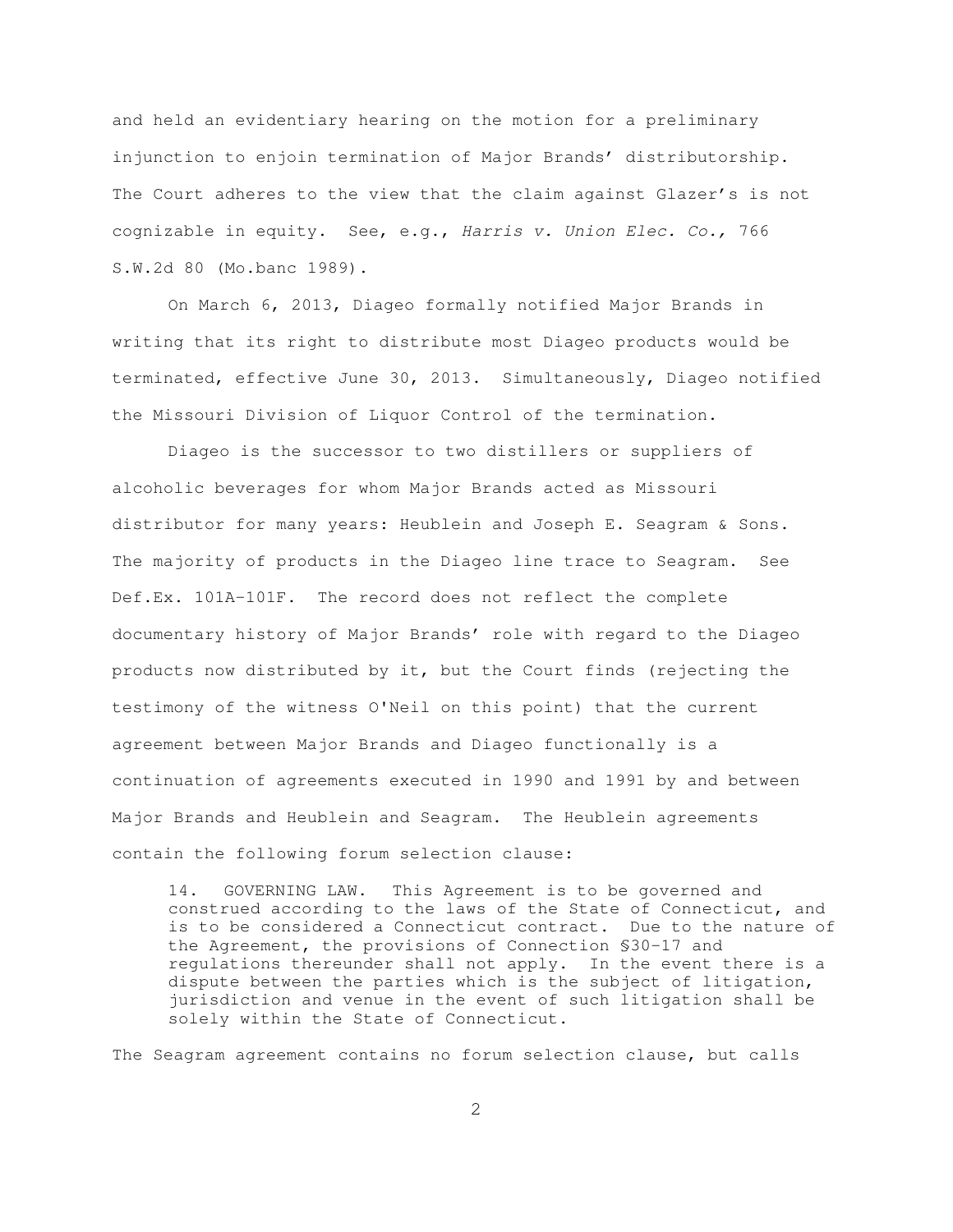for the application of New York law.

For present purposes, the Court finds that there is a subsisting agreement between Major Brands and Diageo, the terms of which include the Heublein and Seagram written agreements, as modified subsequently by oral agreement and course of dealing. In essence, the Court finds that Major Brands and the Diageo defendants are parties to a commercial relationship of continuing indefinite duration, that Major Brands is a wholesaler of intoxicating liquor, duly licensed as such, and the Diageo defendants are suppliers, i.e., manufacturers or distillers. The Court also finds that the parties' continuing agreement included permission to Major Brands to use Diageo's brand names and trademarks and other related marks or trade names in the marketing and promotion of Diageo products. E.g., Def.Ex. 101, ¶¶8, 13(c). Diageo's name itself was and is rarely utilized; but the evidence is clear that Diageo's name has little, if any, value as a trade name in the promotion, sale or distribution of its products. Liquor retailers deal in brands; Major Brands' own corporate name reflects that its business depends on brand names, not on the name of a particular manufacturer, unless, as with the trade name or trademark "Seagram's," the manufacturer's name is eponymous with the beverage being marketed.

Partly as a result of the manner of regulation of distribution of alcoholic beverages in many states, such as Missouri, the relationship between a liquor manufacturer or supplier and its distributors can be highly interdependent. Suppliers and distributors are alike dependent on the success of promotions of particular brands of alcoholic beverages for their profits. Many promotions are undertaken by the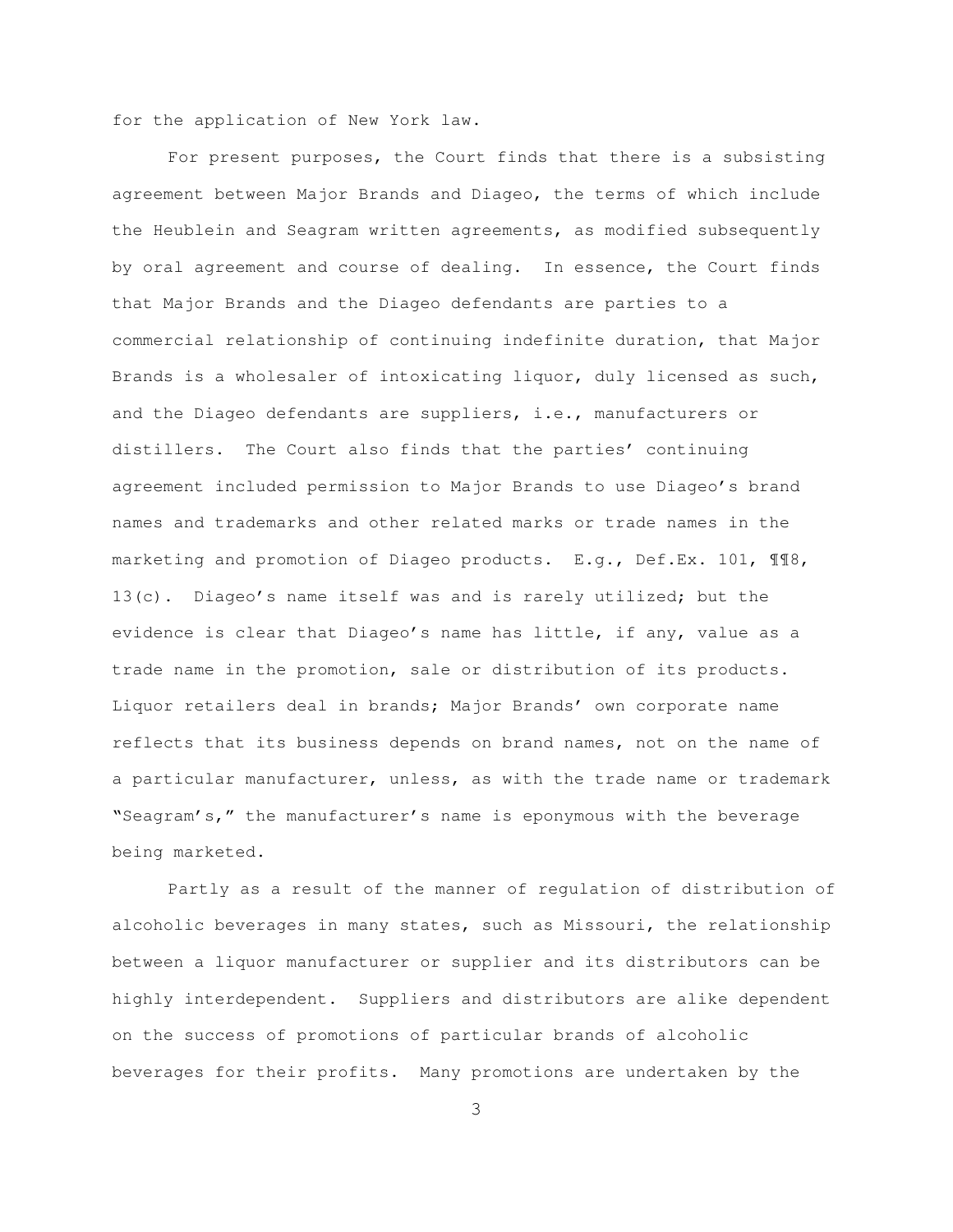distributors at retail outlets or sponsored events; most advertising is handled by the suppliers, with financial contributions from distributors. Although distributors themselves are seldom, if ever, identifiable by the consuming public, as a matter of fact there often exists a very strong community of economic interest between liquor suppliers and their distributors. In the case of Major Brands and Diageo, the Court finds that there is indeed such a community of interest.

Prior to the March 2013 termination notice, Major Brands and Diageo had enjoyed what may be described as a "love-hate" relationship. At times Diageo minions warmly commended Major Brands for superior performance in marketing Diageo products; at other times, Diageo executives complained vigorously about failure to meet sales goals. Major Brands at times exhibited frustration and concern about its relationship with Diageo, and even contemplated life without Diageo. Def.Ex. 104. At other times, Major Brands executives were at pains to assuage the complaints of Diageo executives and took some steps to increase services promoting Diageo products. On the whole, the facts and figures in the record $^{\rm l}$  indicate that Major Brands often failed to meet goals set by Diageo, but that Diageo never seriously

<sup>&</sup>lt;u>1</u>  $1$ The parties are extremely sensitive about the disclosure of much information regarding their business practices and revenues, and understandably so. The Court has countenanced extensive use of sealed filings to protect such information. Because the Court sees no need to go into great detail concerning these matters at this time, the Court will avoid retailing specific data, but the Court will not guarantee that its self-censorship necessarily conforms to the parties' ideal standards of secrecy. Further, the Court anticipates that at some point the parties will be obliged to prune the "sealed" record to the bare minimum essential to avoid real competitive injury. Star Chamber is no more and the Court will not resurrect it under the guise of protecting "confidential" business data.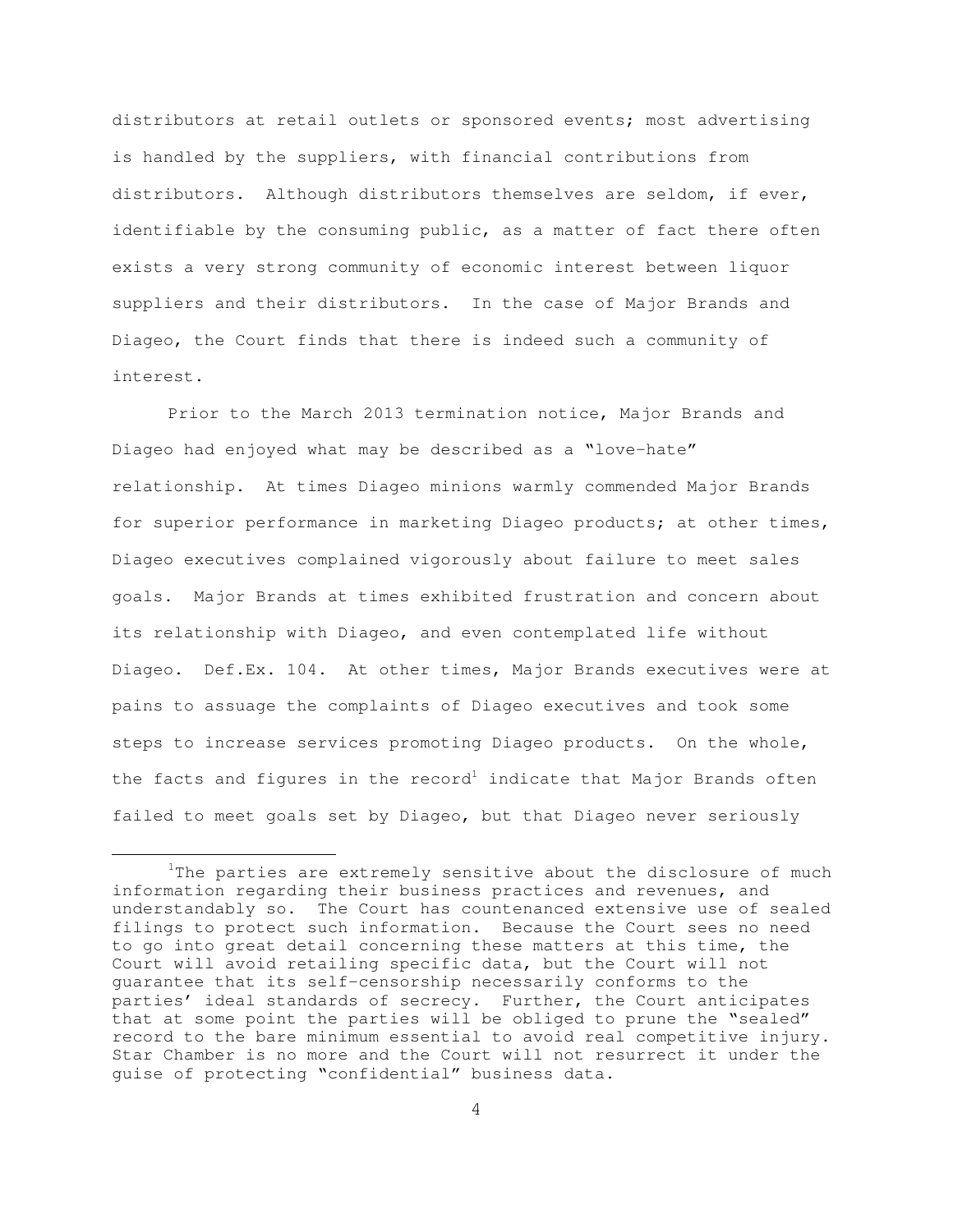entertained termination of Major Brands' distributorship until after two significant events: the decision of the United States Court of Appeals for the Eighth Circuit in Missouri Beverage Co. v. Shelton Bros., Inc., 669 F.3d 873 (8th Cir. 2012), and an offer from Glazer's of what may be called a very sweet deal to take over Diageo's Missouri distribution.<sup>2</sup>

No cause for the termination of Major Brands' distributorship was stated in the March 2013 notification. Again for present purposes, the Court finds on the record to date that Diageo's dissatisfaction with Major Brands' performance was not the decisive factor in the termination. The Court finds the testimony of the witness Ivey to lack credibility in this respect. The Court finds it bizarre, to say the least, that the decision to terminate Major Brands would have been made without advice of or consultation with Diageo's managers assigned to superintend the Missouri marketing effort.

Diageo products at present account for 23% of Major Brands' gross revenues. There can be no doubt that the loss of Diageo's product line will severely affect Major Brands, particularly since at least one other liquor supplier, Bacardi, has likewise notified Major Brands

 $\frac{1}{2}$  $2$ The Court stayed discovery regarding Glazer's alleged misconduct in this case, in light of the Court's refusal to entertain the request for injunctive relief against Glazer's, so the evidence of the Diageo-Glazer's negotiations is attenuated. However, a simple comparison of the Glazer's distributorship agreement with the terms under which Major Brands performs is illuminating. See Pl.Ex. 23.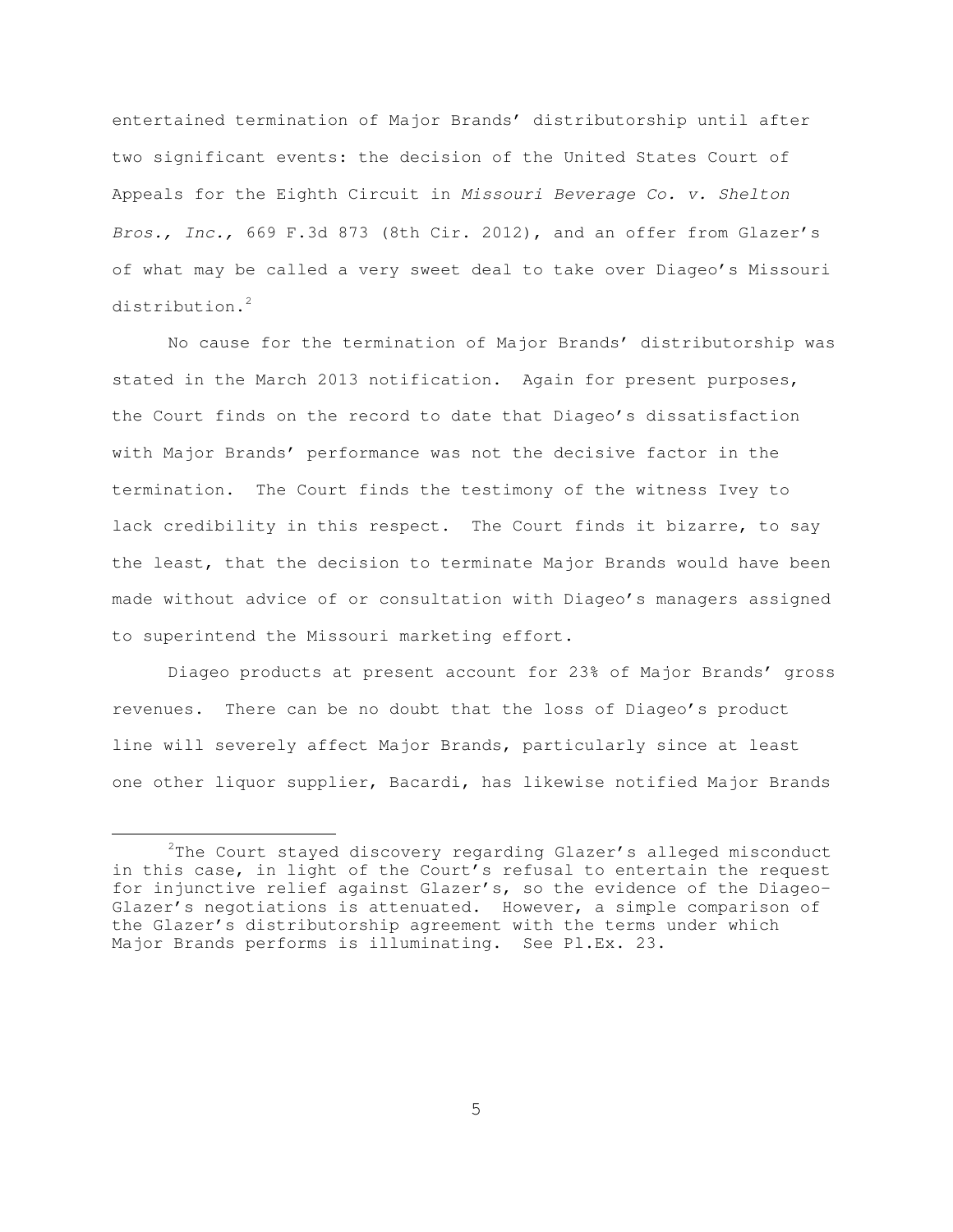of its intention to terminate its distributorship rights. The record leaves little room for doubt that Major Brands is facing a critical situation. On the other hand, Major Brands recently acquired distribution rights to Pernod products, formerly handled by Glazer's. While the Pernod product volume does not equal that of Diageo, this shift suggests that the liquor distribution market is not static, and that Major Brands continues to enjoy a good reputation as an effective distributor of liquor in Missouri. Further, the record shows that there is ample data from which reasonable estimates of Major Brands' profits from the distribution of Diageo products for the foreseeable future could be computed.

## Forum Selection

Defendants' motion to dismiss or stay need not detain us long. The matter of sale and distribution of alcoholic beverages in the state of Missouri can be governed only by federal and Missouri law. No federal law is implicated by the claims asserted here. The critical issue in the case is the application of Missouri's franchise statutes to the relationship between Major Brands and Diageo. Only Missouri courts are the authoritative expositors of Missouri law and only Missouri courts can have the last word on the meaning of a Missouri statute. The argument that the forum selection clauses in the Heublein contracts are enforceable in this case borders on the frivolous. "Both the general subject of liquor control and the specific statutory protection of a holder of a liquor distribution franchise carry heightened public policy considerations that outweigh any public policy considerations involved in the enforcement of a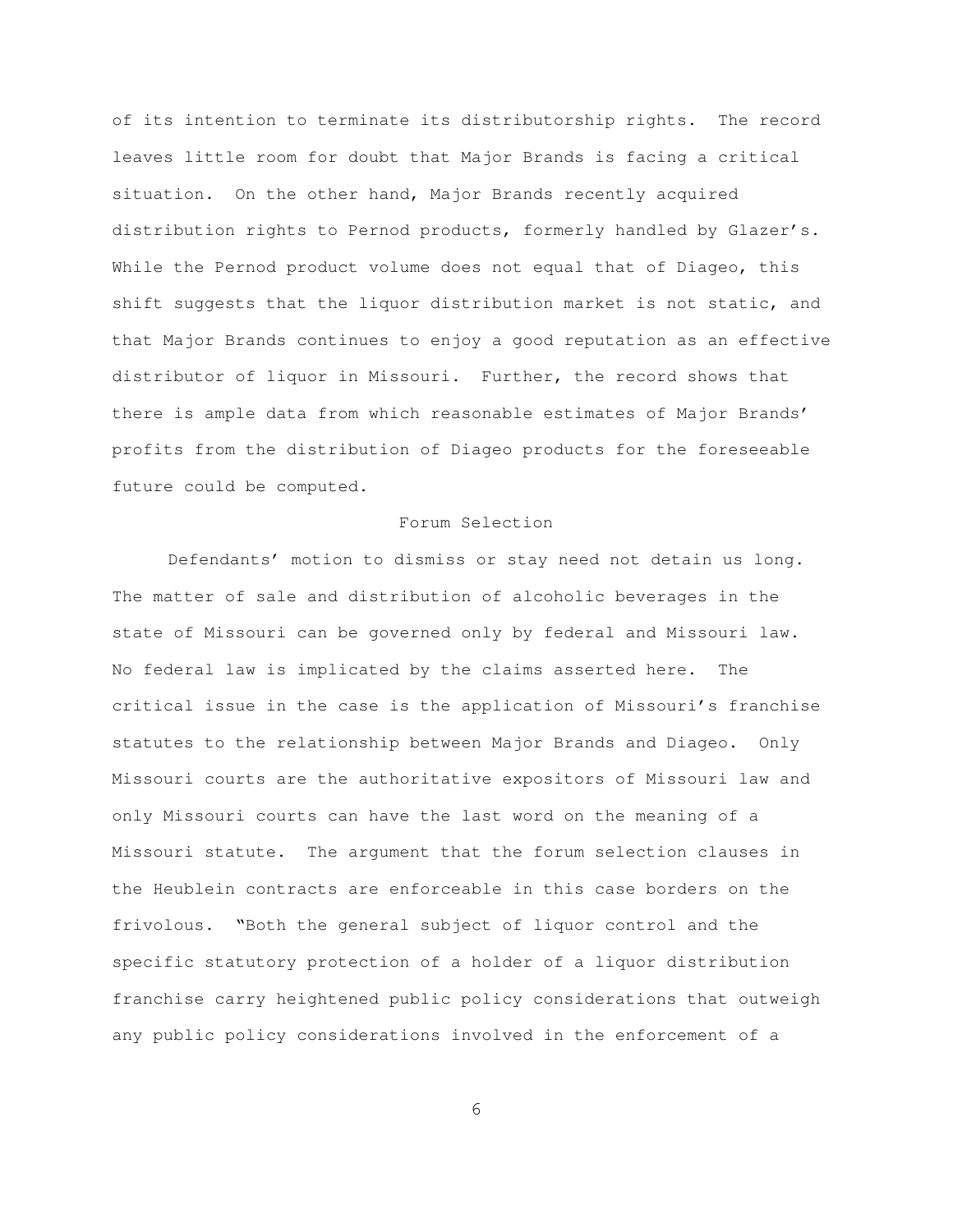forum selection clause." High Life Sales Co. v. Brown-Forman Corp., 823 S.W.2d 493, 498 (Mo.banc 1992). Further commentary on the motion to dismiss or stay is superfluous.

## Some General Rules

The grant or denial of a preliminary injunction is discretionary with the Court. That discretion is to be exercised in light of certain rubrics: the movant must show a probability of success on the merits, a likelihood of irreparable harm, a balance of hardships tilting in his favor, and either furtherance of or lack of harm to the public interest. See State ex rel. Director of Revenue v. Gabbert, 925 S.W.2d 838, 839 (Mo.banc 1996).

When a claim depends on the meaning of a statute (or a contract for that matter), the Court must first ascertain intent from the words used by the General Assembly, using dictionary definitions unless otherwise directed by the statute itself or its context. Only if the language is ambiguous or uncertain does the Court resort to various rules of construction. If applicable, the rules of construction include the principles that statutes in pari materia are construed together, that the surest guide to the intent of the legislature is to determine the object or purpose of the legislation, i.e., the mischief or condition to be addressed, and that more specific rules, e.g., the "last antecedent" rule, noscitur a sociis, and the like, can be resorted to as needed. See generally, 801 Skinker Blvd. Corp. v. Director of Revenue, 395 S.W.3d 1 (Mo.banc 2013); Parktown Imports, Inc. v. Audi of America, Inc., 278 S.W.3d 670 (Mo.banc 2009); Union Elec. Co. v. Director of Revenue, 799 S.W.2d 78 (Mo.banc 1990).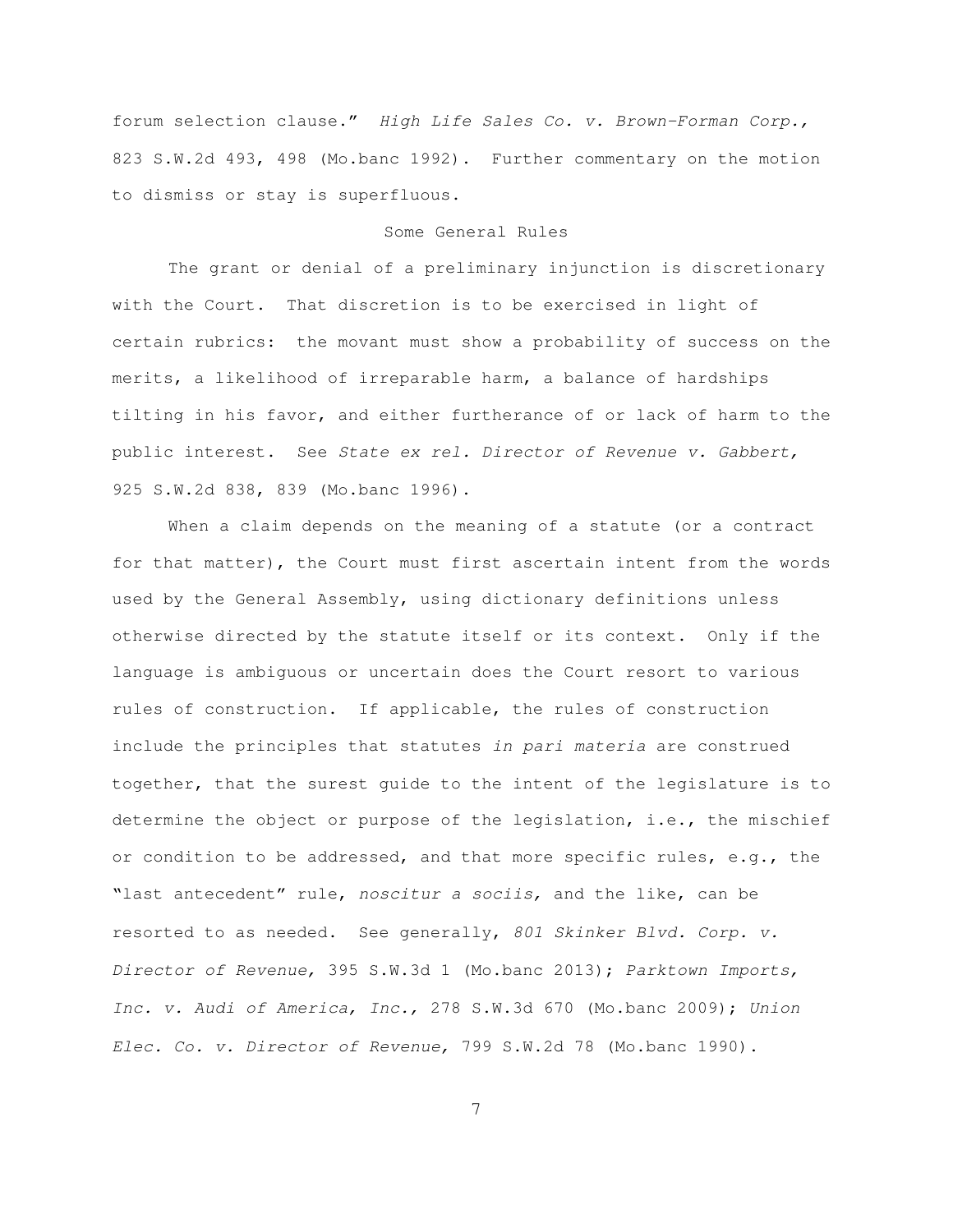### Franchise Law

It is a fact of jurisprudence that judges often disagree among themselves about what is plain and what is ambiguous. One would think that if something is plain, everyone should agree about its plainness, and if not everyone can agree, than it's not really that plain. So is the following statute plain or ambiguous?

"Franchise" means a written or oral arrangement for a definite or indefinite period, in which a person grants to another person a license to use a trade name, trademark, service mark, or related characteristic, and in which there is a community of interest in the marketing of goods or services at wholesale, retail, by lease, agreement, or otherwise, including but not limited to a commercial relationship of definite duration or continuing indefinite duration, between a "wholesaler", such wholesaler being a person as defined in this section, licensed pursuant to the provisions of chapter 311 to sell at wholesale, intoxicating liquor, as defined in section 311.020, to retailers, duly licensed in this state, and a "supplier", being a person engaged in the business as a manufacturer, distiller, rectifier or outof-state solicitor whose brands of intoxicating liquor are distributed through duly licensed wholesalers in this state, and wherein a wholesaler is granted the right to offer, sell, and distribute within this state or any designated area thereof such of the supplier's brands of intoxicating liquor, or all of them, as may be specified; except that, the term "franchise" shall not apply to persons engaged in sales from warehouses or like places of storage, other than wholesalers as above described, leased departments of retail stores, places of original manufacture, nor shall the term "franchise" apply to a commercial relationship that does not contemplate the establishment or maintenance of a place of business within the state of Missouri. As used herein "place of business" means a fixed, geographical location at which goods, products or services are displayed or demonstrated for sale . . . [§ 407.400(1), RSMo 2000 & Supp.]

Defendants think Major Brands loses because its distributorship is not a franchise as defined in the quoted statute, since there is no license or community of interest involved. Major Brands thinks it wins, because its distributorship is a franchise by definition, or, in any event, its agreement with Diageo is one that does involve licenses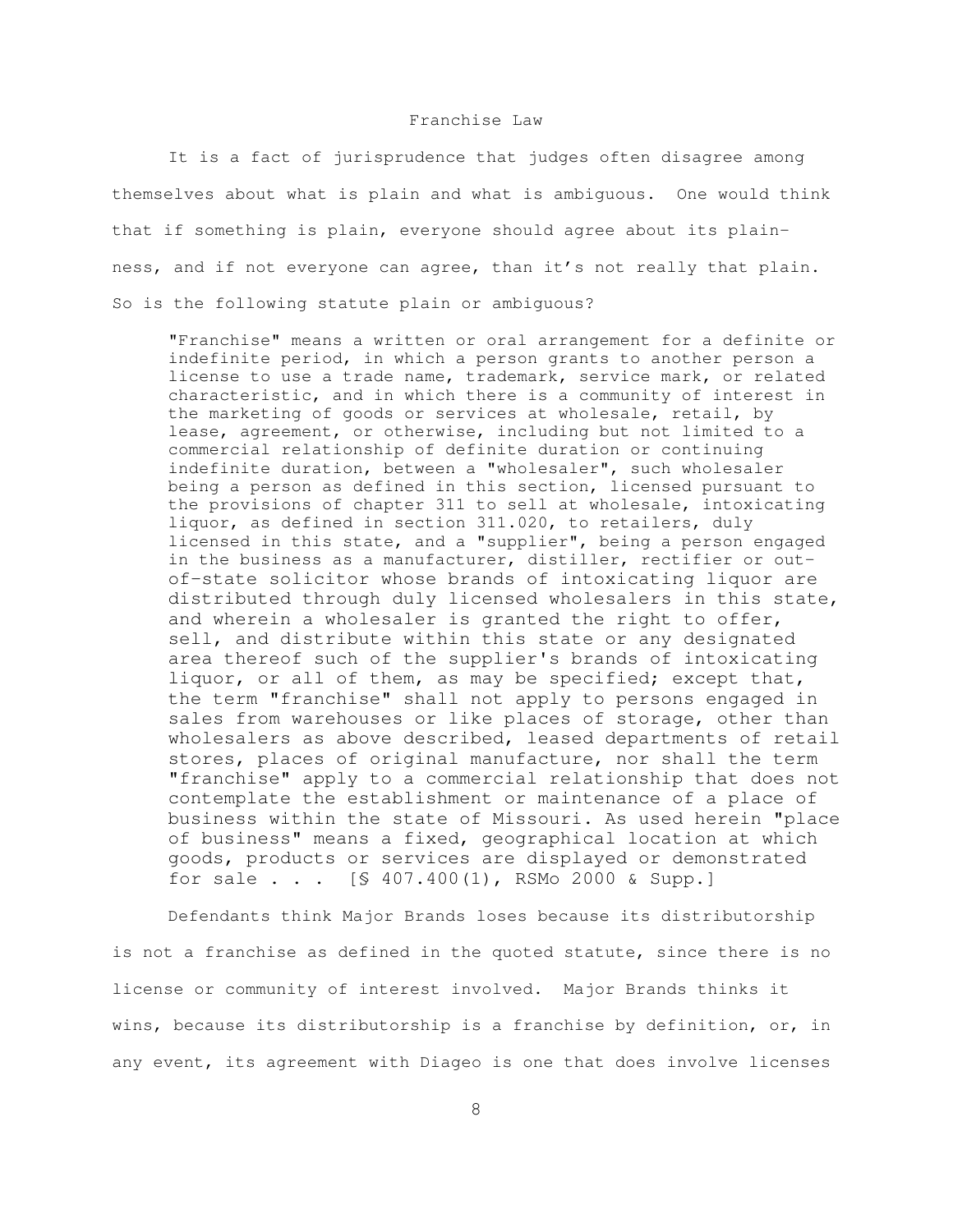and community of interest.

In regard to the meaning of § 407.400(1), Judge Wollman, a careful and thoughtful jurist, thought that the language just quoted was plain and unambiguous, and therefore did not automatically include liquor distributorships within the definition of franchise, but required liquor distributors to show that their agreements included a license to use trademarks or trade names and a community of interest before the distributorship could be deemed a "franchise" subject to special statutory protections. Missouri Beverage Co. v. Shelton Bros., Inc., supra. On the other hand, Judge Sachs, also a respectable jurist, had no difficulty in concluding that § 407.400(1) defined franchise to include liquor distributorships without the need to independently establish the existence of licenses or communities of interest. Missouri Conrad Liquor Co. v. Brown-Forman Corp., 1990 WL 36133 (W.D.Mo. 1990). And then there is the learned analysis by Judge Thomas of the Missouri Supreme Court, who characterized the statute in question as follows, High Life Sales, 823 S.W.2d at 500-501:

Section 407.413, . . ., covers any "franchise" as defined in \$ 407.400(1). This definitional section is particularly complex because it contains both an original, general definition of "franchise," applying to all types of businesses and not limited to liquor franchises, as well as a specific definition added by the legislature in 1984 [sic] to specifically include liquor franchises. Moreover, the relevant portion of the statute is one long, rambling sentence containing various phrases specifying different aspects of the definition. . . .

It is also helpful in analyzing the statute to identify in advance the format of the definition so that the reader knows what to look for and where to "pigeonhole" the various phrases and terms encountered in reading and analyzing the lengthy and rambling sentence. The statute first contains a general definition of "franchise" applicable generally to all types of businesses; it then contains a specific definition of liquor distribution agreements that are included. The latter definition is in terms of the parties that the agreement must be between (a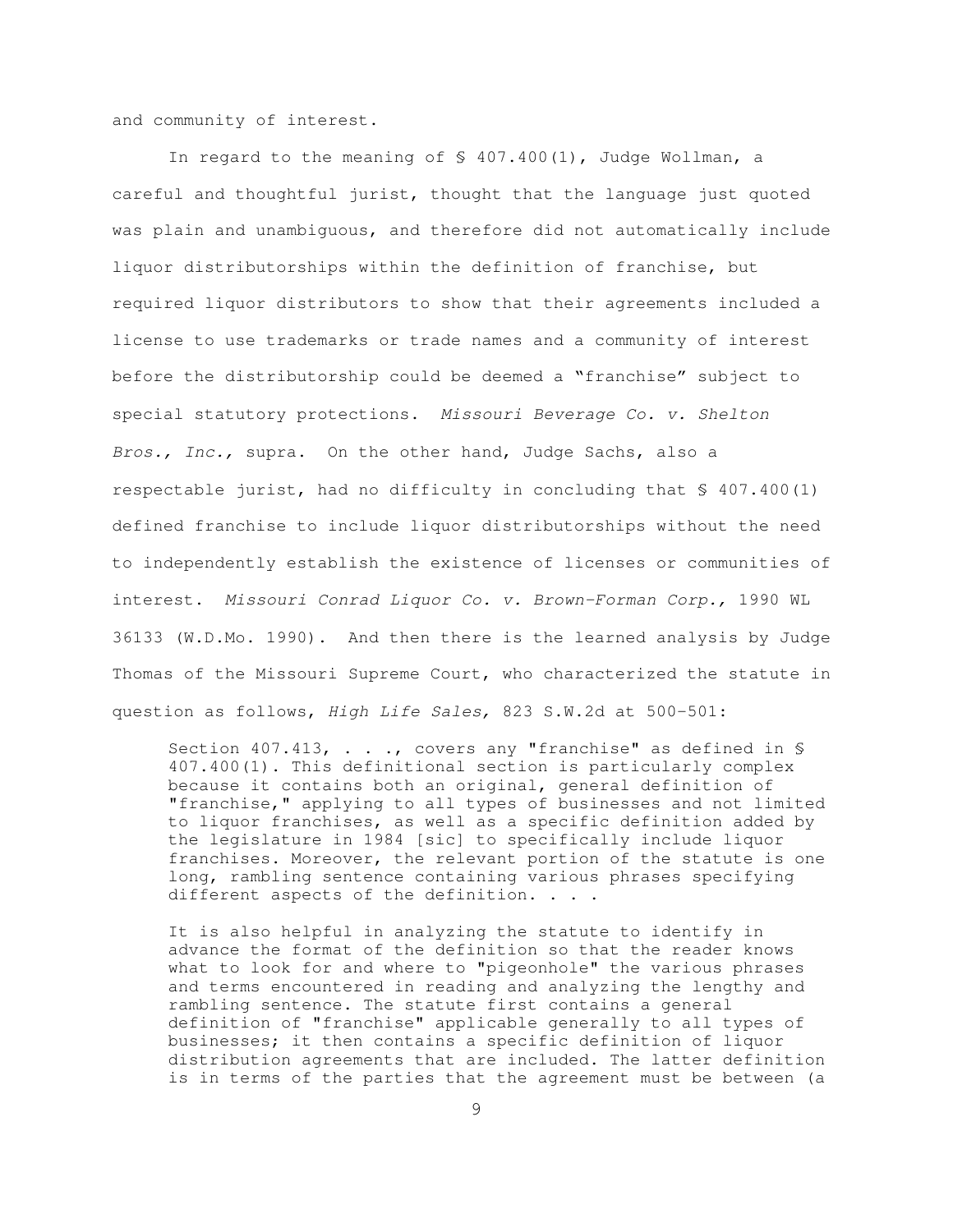"wholesaler" and a "supplier") and the type of products that must be distributed under such a liquor distribution agreement. . . .

With all respect to Judge Wollman, this Court concludes that § 407.400(1) is ambiguous. To borrow Judge Thomas' methodology, the Court considers that two alternative readings of the statute are permissible.

- I. "Franchise" means a written or oral agreement for a definite or indefinite period . . . including but not limited to a commercial relationship of definite duration or continuing indefinite duration, between a "wholesaler" . . . and a "supplier" . . . wherein a wholesaler is granted the right to offer, sell, and distribute within this state . . . such of the supplier's brands of intoxicating liquor, or all of them, as may be specified . . .
- II. "Franchise" means a written or oral arrangement for a definite or indefinite period, in which a person grants to another person a license to use a trade name . . . and in which there is a community of interest in the marketing of goods or services . . . including but not limited to a commercial relationship of definite duration or continuing indefinite duration, between a "wholesaler" . . . and a "supplier" . . . wherein a wholesaler is granted the right to offer, sell, and distribute . . . such of the supplier's brands of intoxicating liquor . . . as may be specified . . .

In the Court's view, the intention of the General Assembly can be divined from the language used, without resort to anything Missouri offers in the way of legislative history. In that sense, perhaps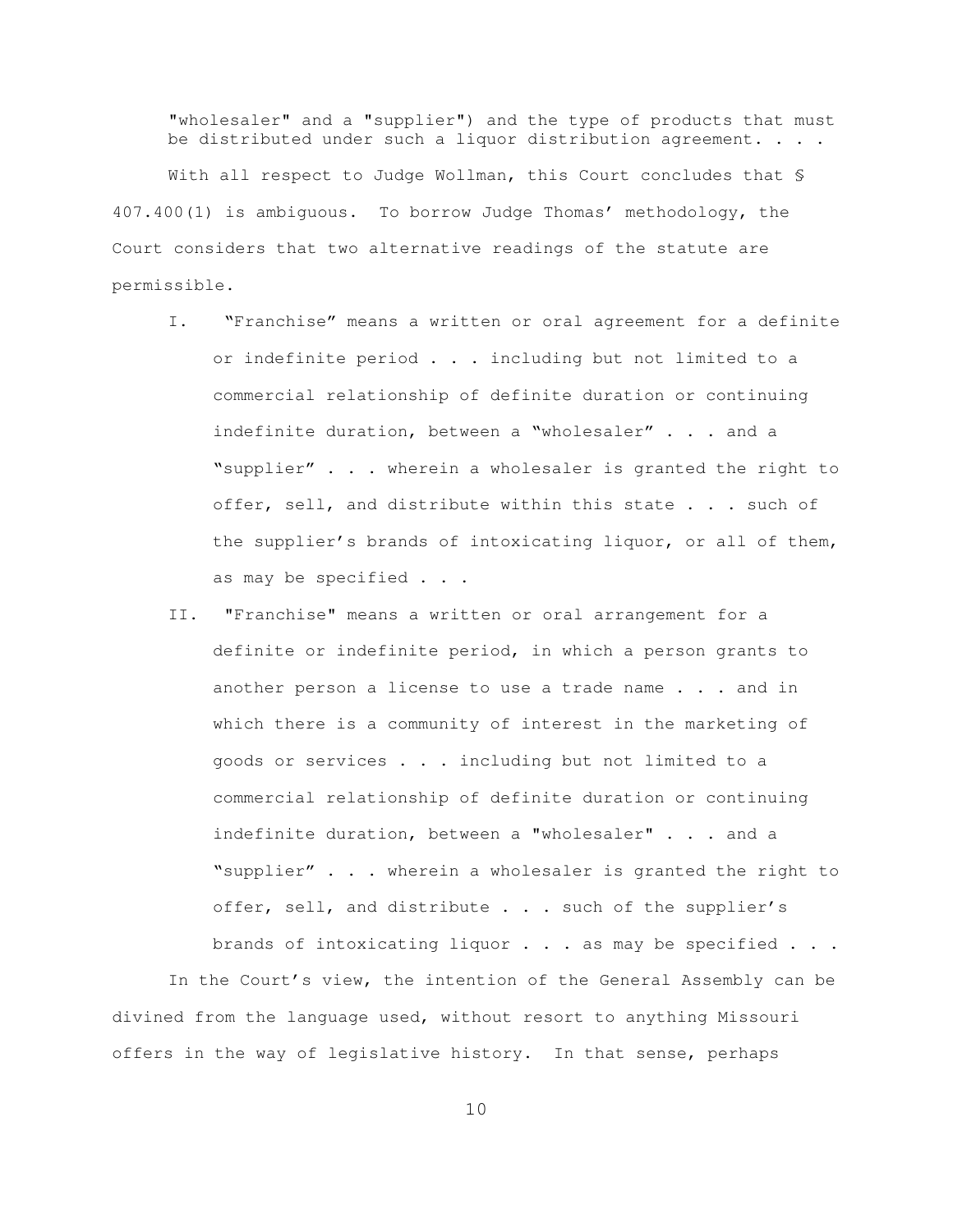Judge Wollman was right to hold that the language is plain. In any event, this Court concludes that the second construction set out above is the correct one. The participial phrase "including but not limited to" can only refer to "arrangement," but "arrangement" in turn cannot be divorced from the immediately modifying prepositional phrase beginning "in which." To adopt the first construction set out above is to elide the very definition of "arrangement" which appeared in the statute as originally enacted and was carried forward in the amended statute. In other words, to be a "franchise," an "arrangement" must entail a license and a community of interest, and any arrangement having those characteristics also includes, by the amendatory language, a "commercial relationship" between liquor suppliers and wholesalers.

The Court's construction of the statute is reinforced by the Supreme Court's analysis set out in Brown-Forman Distillers Corp. v. McHenry, 566 S.W.2d 194 (Mo.banc 1978). $^3$  In that case, distillers and suppliers sued to enjoin enforcement of the 1975 amendments to §§ 407.400, et seq. Interestingly, the plaintiffs in that action included Heublein and Joseph A. Seagram & Sons, Inc. The complaint was that the 1975 amendments contravened the dual subject and clear title provisions of the Missouri Constitution, and so the Supreme Court's ratio decidendi is not precisely applicable to the issues in

 $\frac{1}{3}$  $3$ Major Brands has helpfully provided portions of the record in McHenry in an effort to further explain the Supreme Court's holding. As a legal historian, the Court appreciates this material; but the Court is not about to try to read into the Supreme Court's opinion more than is there. Although the opinion suggests the proper construction of the 1975 amendments to the franchise statutes, the Supreme Court's holding cannot be supplemented--at least, not by a lowly trial court--in the manner advocated by Major Brands.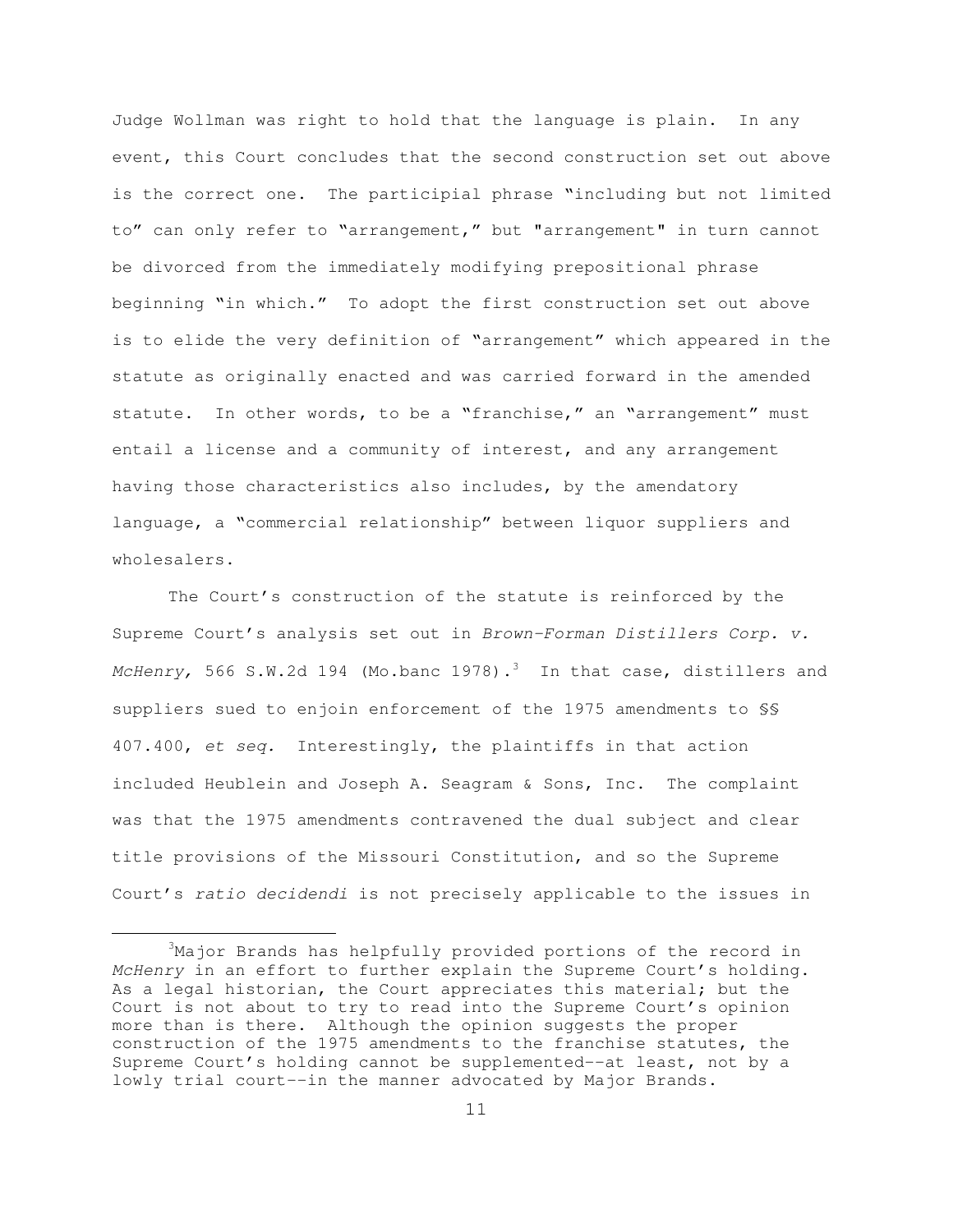the case at bar. Nevertheless, in the course of upholding the amended statutes, the Supreme Court necessarily construed some of the amending provisions. In so doing, the Court declared:

. . . the title to the bill by which chapter 407 was originally enacted in 1967 stated that it related to certain merchandising practices. . . . Subsequent legislation, House Bill 1132, enacted in 1974, related to the same subject: "merchandising practices." ... It defined for the first time: "pyramid sales scheme" and "franchises," . . . and prohibited the cancellation of a franchise agreement without notice. . . . House Bill 810, bearing essentially the same title, repealed and reenacted with changes House Bill 1132 and both, as finally passed, related to what we believe are, as suggested by intervenor, two types of merchandising practices: "pyramid sales schemes and franchise security." We note that while we have the view that the law adopted by the enactment of House Bill 1132 applied, before the passage of House Bill 810, to merchandising practices within the liquor industry, the passage of House Bill 810, as amended, made it clear this industry had the same protection in this area of merchandising practices as other businesses. [566 S.W.2d at 197, emphasis supplied.]

Thus, as the Supreme Court described it, the purpose of the 1975 amendments to Ch. 407 was to make it "clear" that the liquor industry had the "same protection" as other businesses, not to give liquor distributorships the status of franchises per se. Indeed, the only conclusion to be drawn from the legislative history of § 407.400(1) is that the General Assembly was concerned that the definition of "franchise" could somehow be construed to exclude the liquor industry. Given that the 1974 definition of franchise excluded persons engaged in sales from warehouses, it would seem that the 1975 amendment, by expressly referring to liquor wholesalers in the definition, and by correlatively limiting the warehouse exception, was intended to remove any uncertainty about the application of Ch. 407 to liquor distributors whose business inevitably entailed sales from warehouses.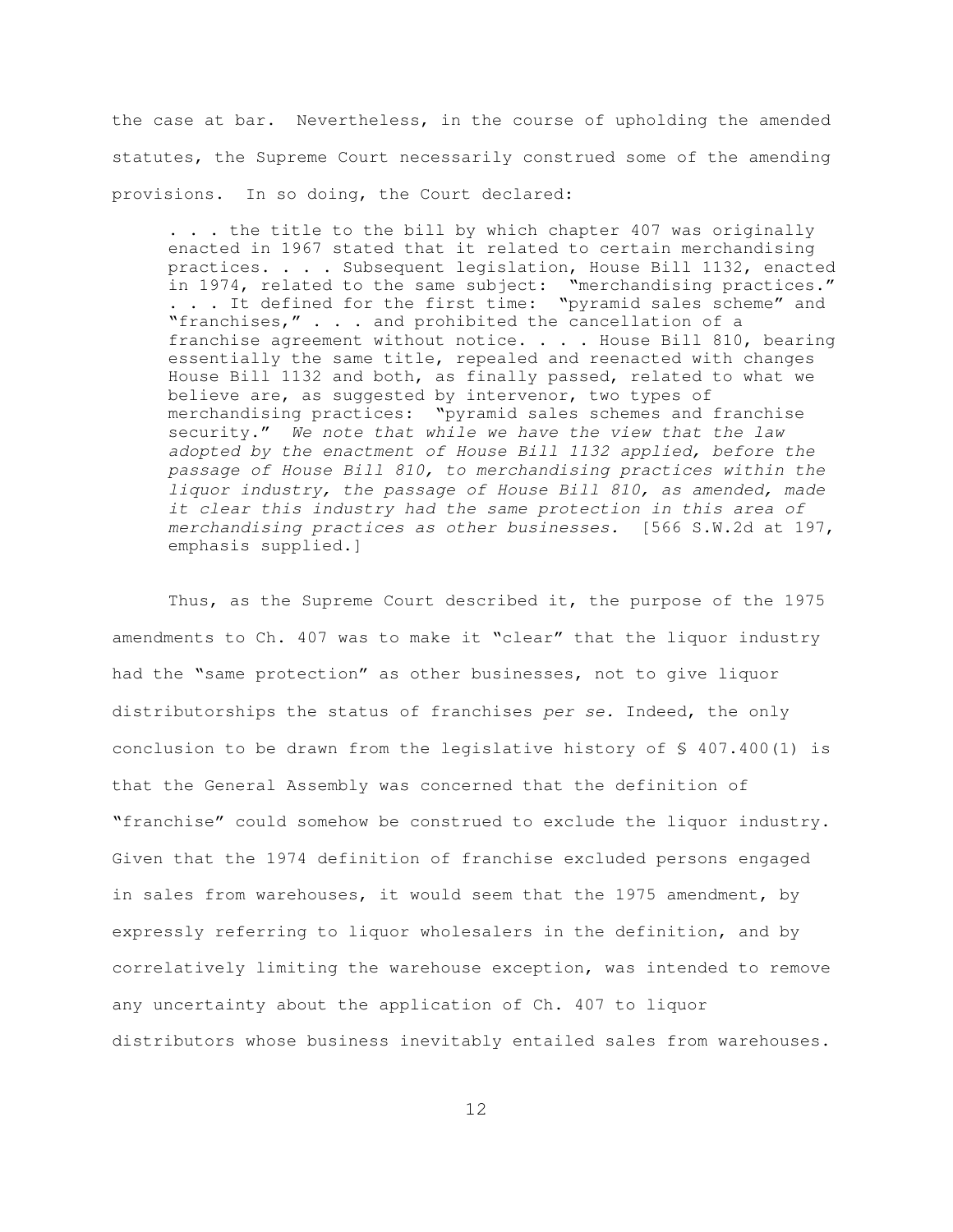If the General Assembly had intended to define "franchise" to include any and all liquor distribution agreements, it could have said so in a much more direct manner than it did. The idea that the 1975 amendments were intended only to clarify and not to expand the definition of "franchise" was echoed in Judge Thomas' opinion in High Life Sales Co. v. Brown-Forman Corp., quoted above, referring to "an original, general definition of 'franchise,' applying to all types of businesses and not limited to liquor franchises, as well as a specific definition added by the legislature in 1984 [sic] to specifically include liquor franchises." 823 S.W.2d at 500.

Thus, by this admittedly more circuitous, even tortuous, route, this Court reaches the same conclusion as Judge Wollman. A liquor distributor who seeks to invoke the protections of Ch. 407 must show (1) an arrangement, (2) in which a person grants to another a license to use a trade name, trademark, service mark, "or related characteristic," (3) in which there is a community of interest in the marketing of goods, and (4) which involves a relationship of liquor wholesaler and liquor supplier.

The Court has found, and there appears to be no dispute that the relationship between Major Brands and Diageo is a commercial relationship between a licensed liquor wholesaler and a liquor supplier. Because that relationship is not per se a franchise within the meaning of  $\frac{1}{5}$  407.400(1), Major Brands must also show that its agreement with Diageo entails grant of a license to use trade names, trademarks, or a "related characteristic." Diageo contends that Major Brands cannot do so. The Court disagrees.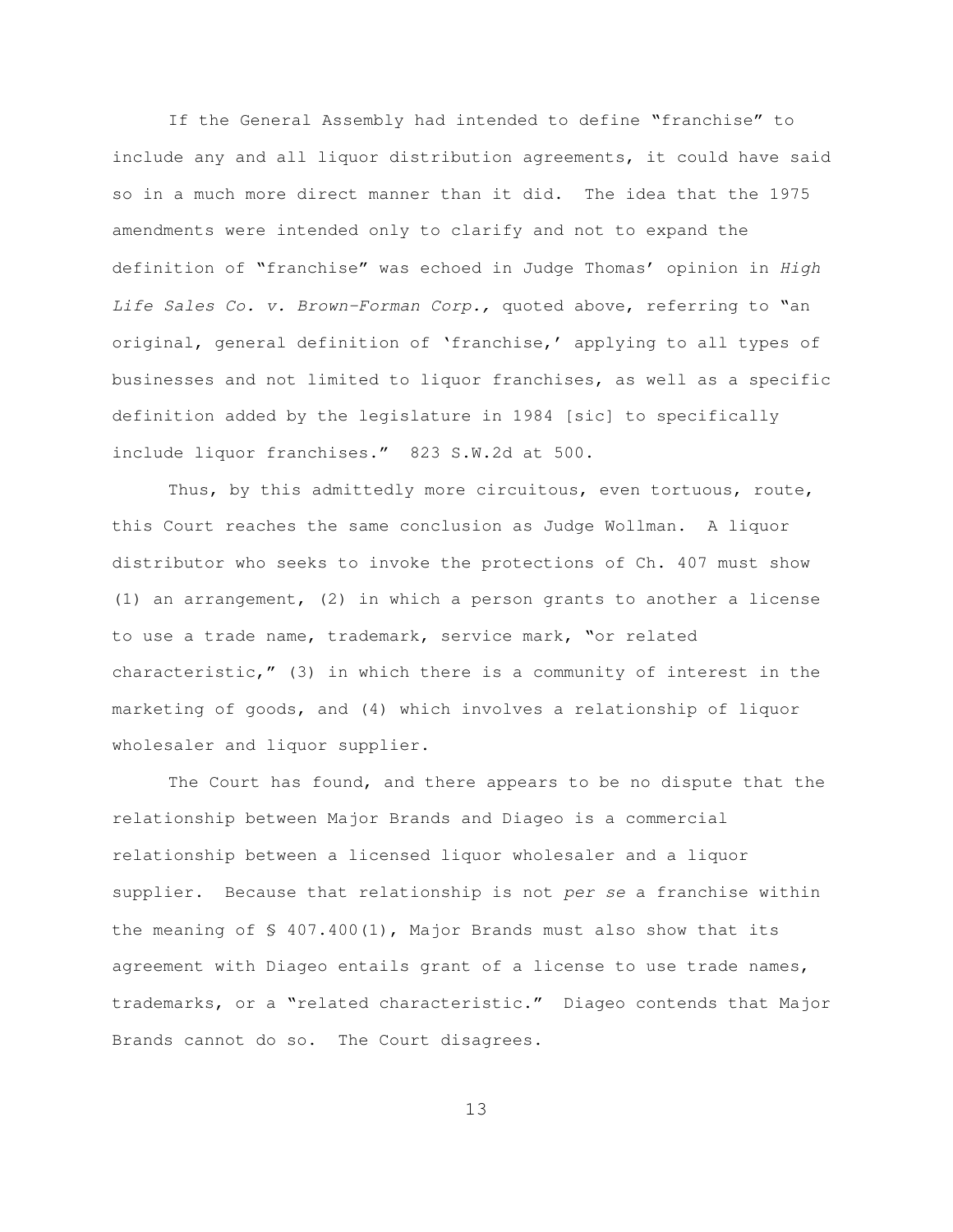It is quite true that Major Brands does not wrap itself in the mantle of Diageo's name in marketing Diageo's products. But that is not the nature of the industry. The evidence is pellucid that Major Brands has permission, i.e., a license, to utilize Diageo's brand names at will in promoting sales of Diageo products. Moreover, Major Brands has used and continues to use the name "Seagram's" as authorized in 1990. "Seagram's" is inextricably linked with Diageo's predecessor and Major Brands' former supplier of most of the products now supplied by Diageo. It beggars credulity to say that Major Brands' agreement with Diageo does not entail grant of a license to use trademarks and "related characteristics."

The Court also notes that § 407.413.1 explicitly recognizes that a "brand" of liquor can itself be "franchised." In other words, in the liquor industry, a brand can itself be the franchise. What is a brand but a trademark or trade name or a "related characteristic"? (The Court has found no judicial gloss on the phrase "related characteristic," but the ordinary meaning of the phrase can only denote something like a trademark or a trade name, i.e., a brand.)

Judge Wollman has also helpfully glossed the phrase "community of interest," Shelton Bros., supra, 669 F.3d at 879-880, relying on New Jersey and Wisconsin cases, because the Missouri Supreme Court has done so also: McHenry cited to Carlo C. Gelardi Corp. v. Miller Brewing Co., 421 F.Supp. 233 (D.N.J. 1976), which construed the New Jersey franchise law's almost identical phrasing. This Court, however, concludes that the plain and ordinary meaning of "community of interest" is just that: mutuality or similarity of means and ends.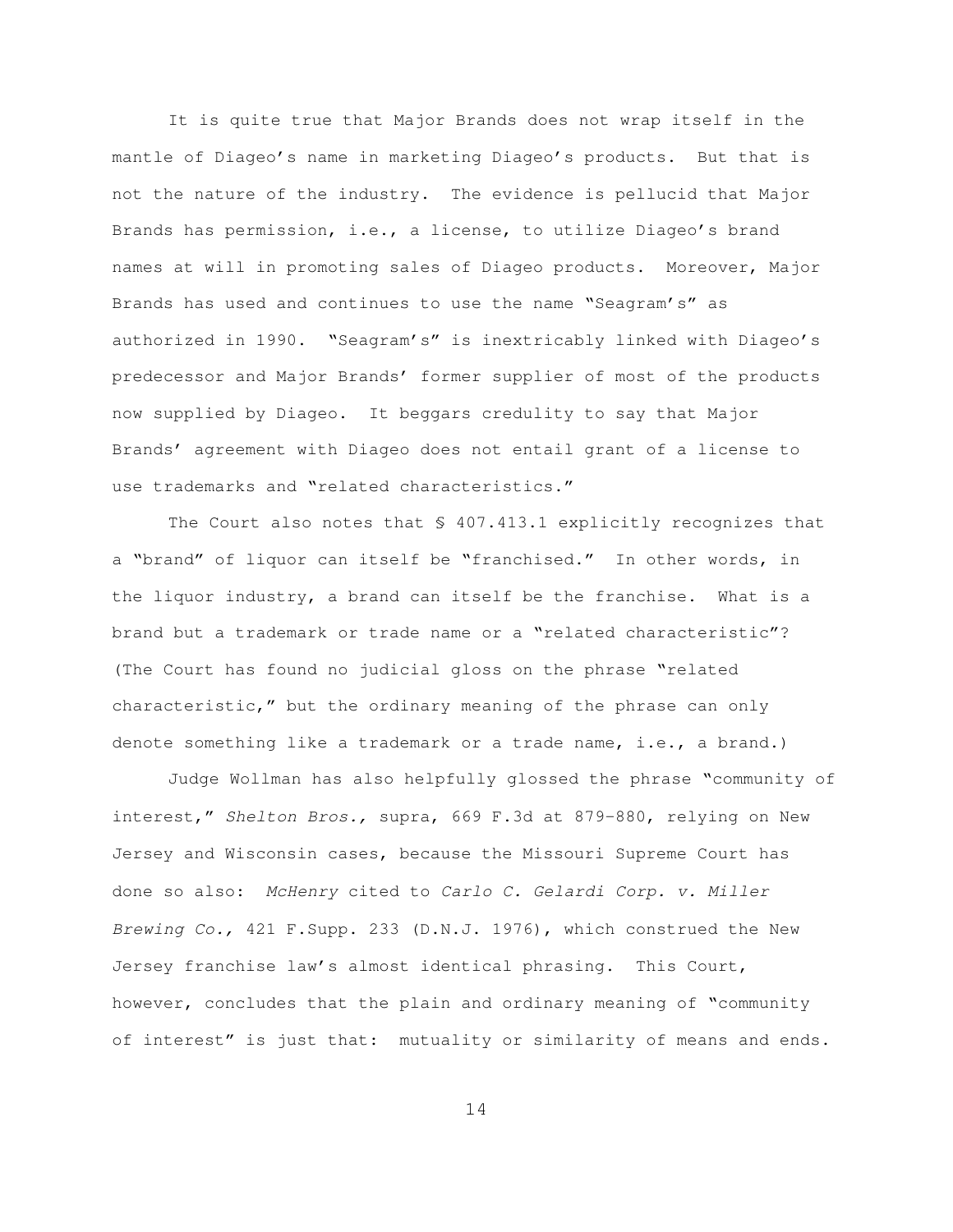See Random House Dictionary of the English Language, "community," def. 6: "similar character; agreement; identity: community of interests." In other words, a community of interest can exist without regard to the relative size of the parties' mutual economic interests; the question is one of similarity or identity. Even if the Court were to accept Judge Wollman's view of community of interest, seen through the prism of New Jersey and Wisconsin courts, the agreement between Major Brands and Diageo reflects a community of interest: Diageo brands account for 23% of Major Brands' revenue, or in excess of \$100,000,000 per year; Missouri accounts for correspondingly substantial revenue to Diageo. E.g., Def.Ex. 122. The value and importance of the Missouri market to each of the parties is cast in sharp relief by the payments to Diageo prescribed by the agreement with Glazer's.

In short, Major Brands' agreement with Diageo constitutes a franchise. Under Missouri law, a franchise cannot be terminated without at least 90 days' advance notice, nor can it be terminated without cause as defined in the statute. §§ 407.405, 407.413.2.

Diageo has provided proper notice of termination to Major Brands. Its "cause" for termination has been found wanting by the Court. Major Brands, therefore, has established a probability of success on the merits of its claims against Diageo. The Court now turns to the other desiderata of preliminary relief.

Balance of Hardships and Public Interest

The Court has little difficulty in finding that the balance of hardships favors Major Brands. Denial of preliminary relief will have much greater impact on Major Brands than grant of such relief will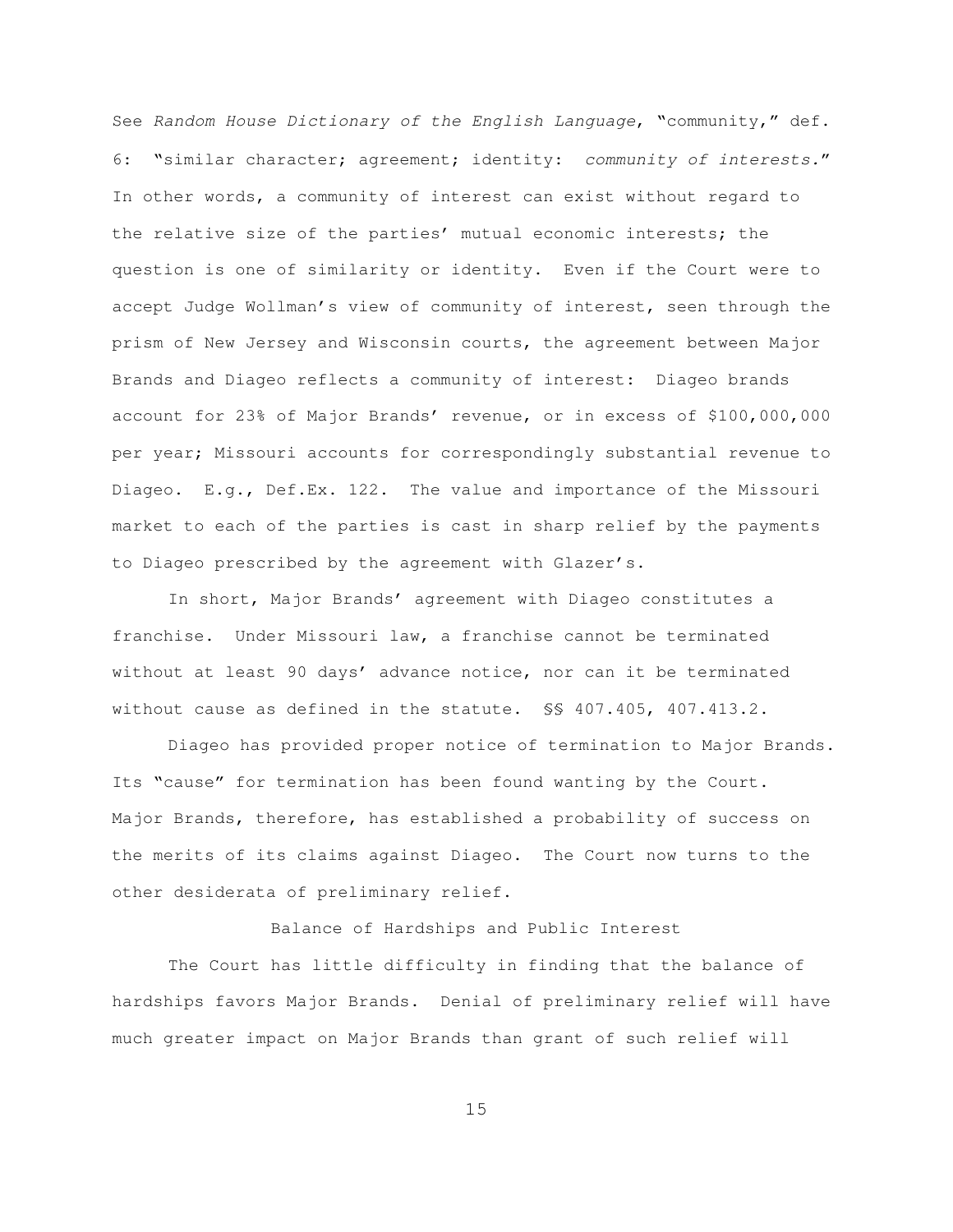have on Diageo. Diageo will continue to derive revenue from Missouri sales no matter who the distributor is; Major Brands will lose 23% of its revenue if relief is denied.

As to the public interest, the law generally favors freedom of contract, but the General Assembly has established a "paternalistic" approach to franchise relations. The public policy enunciated in the franchise laws must be respected by the courts. Public policy and public interest in this case are congruent, and the Court can perceive no harm to the public interest if preliminary relief is granted.

The Court must perforce turn to the knottiest question presented by Major Brands' motion.

## Irreparable Harm

Injunctive relief, as noted above, is discretionary and is never granted of right, absent statutory command. See ND-Sell, Inc. v. Greater Springfield Bd. of Realtors, Inc., 224 S.W.3d 623 (Mo.App.S.D. 2007). Injunctive relief is designed for those situations in which an action at law will afford no real remedy for a wrong, i.e., in which there is no adequate remedy at law. Thus, a plaintiff seeking a preliminary injunction must demonstrate a likelihood of irreparable harm, which is another way of saying that the ordinary remedy of damages for breach of contract or other wrong will not suffice.

The principle that an injunction will not issue absent a likelihood of irreparable harm is not just an artifact of the historical division between law and equity. It is a necessary corollary of the right to trial by jury. If courts of equity routinely intervened to prevent breaches of contract, the action at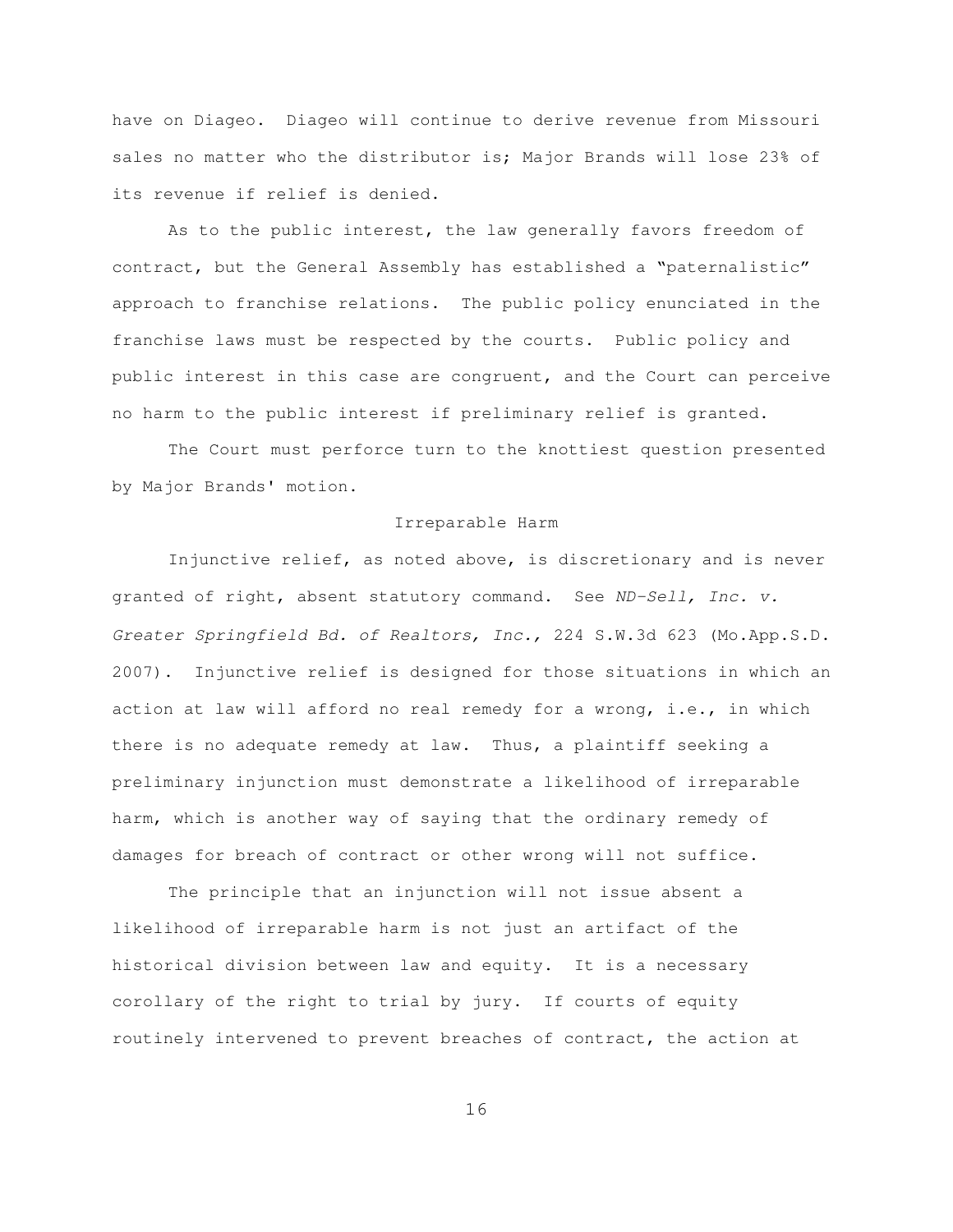law for damages, triable by a jury, could become a relic, thereby undermining a vital constitutional right and limit on the power of the judiciary. Cf. State ex rel. Leonardi v. Sherry, 137 S.W.3d 462 (Mo.banc 2004).

The Court is aware that injunctive relief has been granted in many cases of wrongful franchise termination. The Court is also aware that such relief has been denied. See, e.g., Haq v. America's Favorite Chicken Co., 921 S.W.2d 728 (Tex.Civ.App. 1996); cf. High Life Sales Co. v. Brown-Forman Corp., supra (trial court denied injunctive relief). Indeed, Major Brands itself has been down this road before, and Judge Limbaugh denied relief, albeit the volume of business at stake was much smaller than in this case. Major Brands, Inc. v. Moet Hennessy USA, Inc., No. 4:06ev582 SNL (E.D.Mo. 2006).

The Court's view of the irreparable harm issue is affected by a number of considerations in addition to its concern to protect the right to trial by jury.

First, the grant of a preliminary injunction to preserve the status quo until trial on the merits seems feasible, but then what? Major Brands' claim for declaratory relief calls for the Court to decree that the attempted termination of the Diageo franchise is null and void. Such a judgment will not have much effect unless it is subject to enforcement by the contempt power of the Court, and that power must be predicated on a permanent injunction. Such an injunction would yoke the parties in an uneasy alliance for an indefinite period, and would saddle the Court with an ongoing supervisory role in the parties' business. The evidence shows that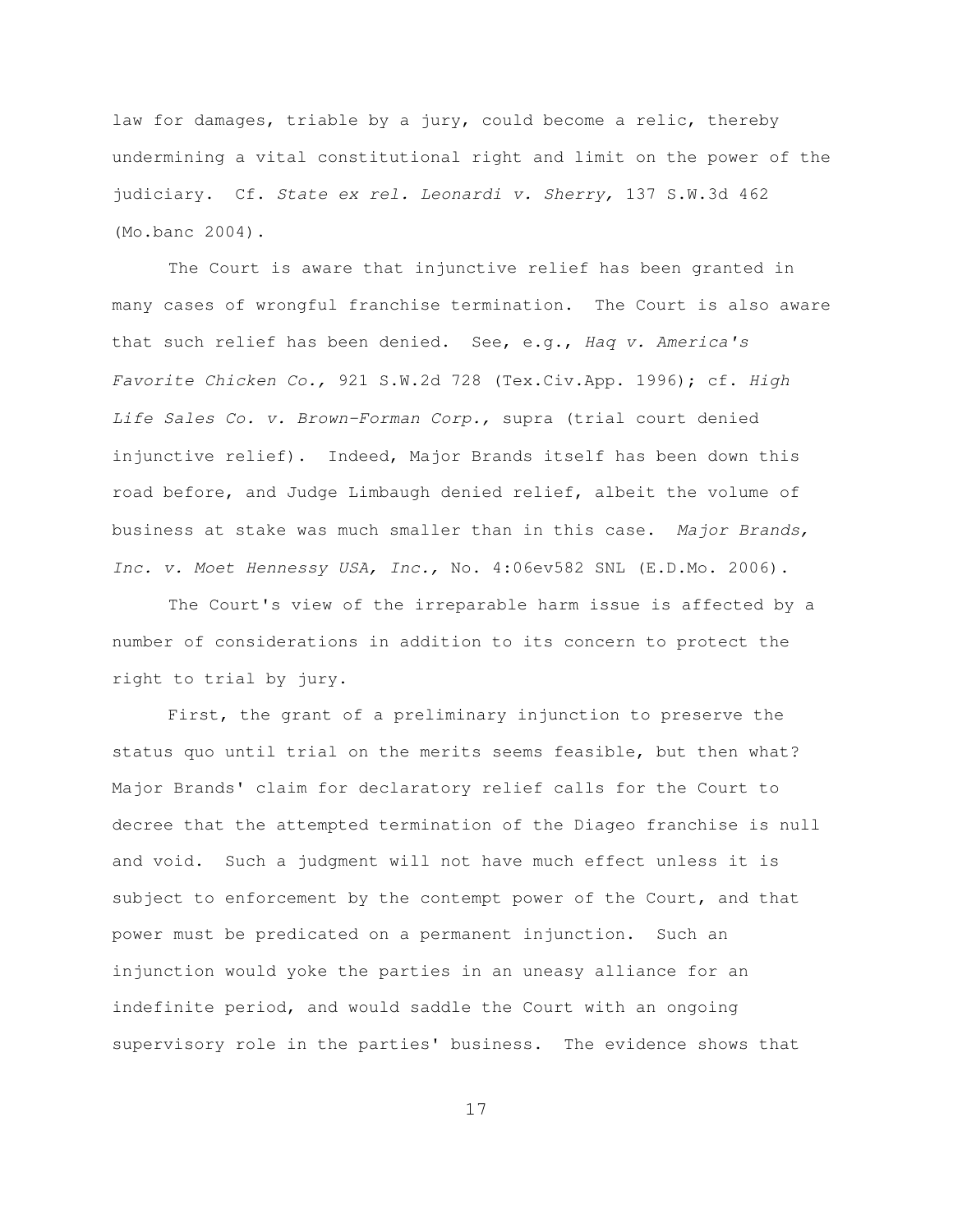Diageo has been dissatisfied with Major Brands' performance in the past, and that Major Brands has failed to achieve certain sales goals set by Diageo. Is the Court to be expected to referee future disputes about sales goals, levels of marketing or sales effort, assignment of dedicated staff, and the like? Does the Court sit to render advisory opinions about what will constitute good cause for termination of the franchise in the future?

Judge Posner animadverted on the issue of ongoing judicial supervision of franchise relationships via injunction in Original Great American Chocolate Chip Cookie Co. v. River Valley Cookies, 970 F.2d 273 (7th Cir. 1992), reversing a preliminary injunction against franchise termination, albeit in circumstances where the franchisee was unsympathetic. Judge Posner alluded to the unwarranted strain on judicial resources and the adequacy of damages to compensate even for total loss of a franchisee's business. This Court also notes another serious drawback to judicial intervention in an ongoing business enterprise: courts of equity are not helicopter parents, available to swoop in whenever businessmen are at loggerheads or anyone feels aggrieved by a business partner's ruthlessness.

Major Brands cites Home Shopping Club, Inc. v. Roberts Broadcasting Co., 989 S.W.2d 174 (Mo.App.E.D. 1998), for the proposition that damages and "specific performance" are not necessarily mutually exclusive remedies. The Court is acquainted with Roberts Broadcasting, as the Court tried the case. The situation in Roberts was quite different, inasmuch as the parties' contract precisely defined the obligations of the defendant, neither party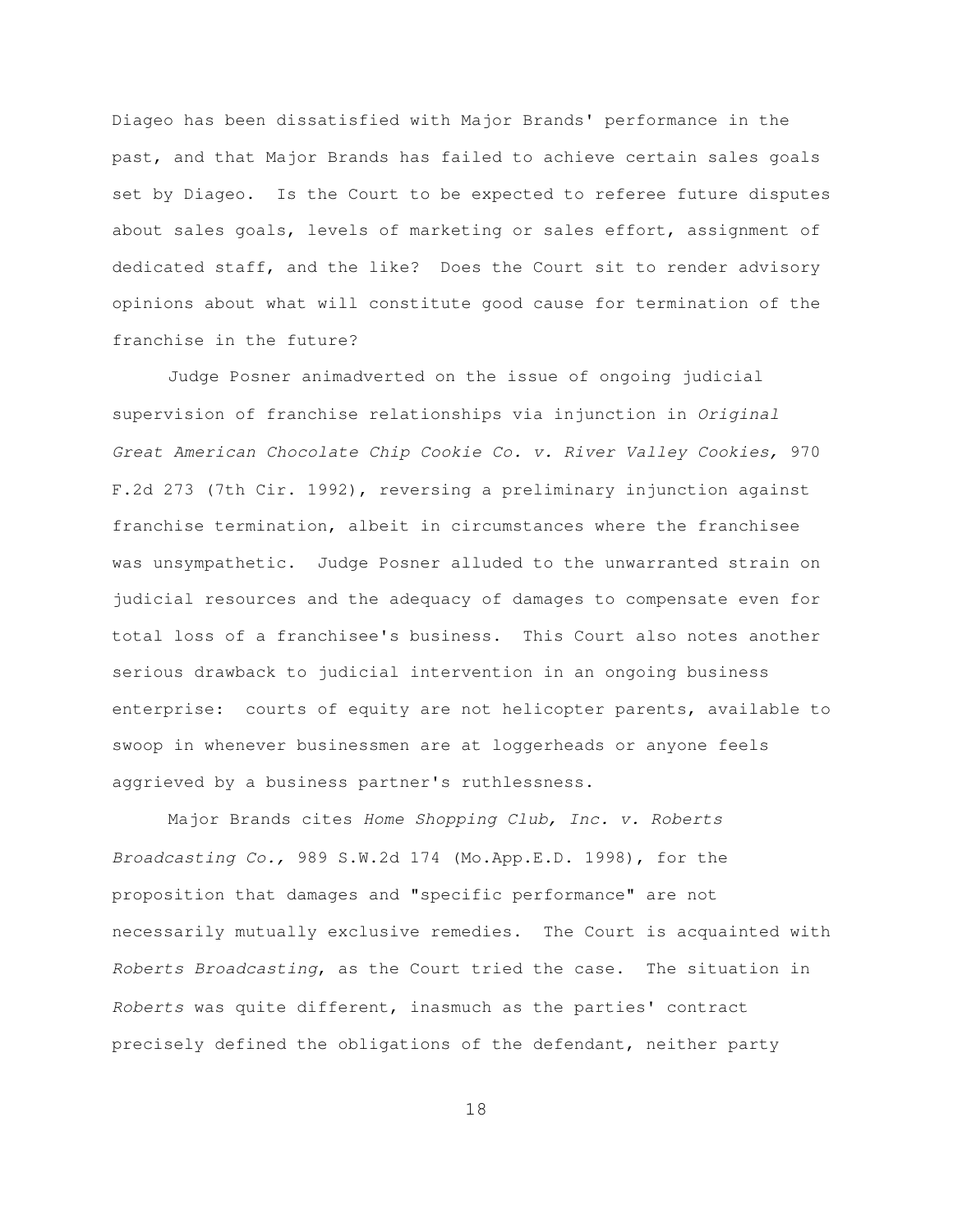wished to terminate the contract but future breaches were threatened, the harm inflicted by the ongoing breaches was not quantifiable in money, the services to be rendered (television broadcast time) were not readily replaceable, and a simple prohibitory injunction sufficed to ensure the defendant's performance.

Next, the record shows that Major Brands itself once contemplated dropping its Diageo business, not so very long ago. Def.Ex. 104. This suggests that the loss of the Diageo business, though significant, does not inevitably presage the demise of Major Brands as a going concern.

The Court also notes that the Missouri statute governing franchise terminations expressly authorizes equitable relief in connection with failure to give notice, but appears to give primacy to damages for termination without sufficient cause. Compare § 407.410.2 with § 407.413.3. While the Court does not construe the statute as precluding the type of relief sought by Major Brands, the statute gives the Court pause, especially when the General Assembly knew quite well how to authorize injunctive relief if it wanted to. Cf. § 407.415.

Above all, in this case, the Court simply is not persuaded that Major Brands will suffer irreparable harm if a preliminary injunction is denied. The Court has no doubt that the consequences to Major Brands of the termination of its Diageo franchise will be severe, and possibly even catastrophic. As the Court sees it, however, the losses are quantifiable and can be compensated in damages, even to the point of recovery of the fair market value of the Major Brands enterprise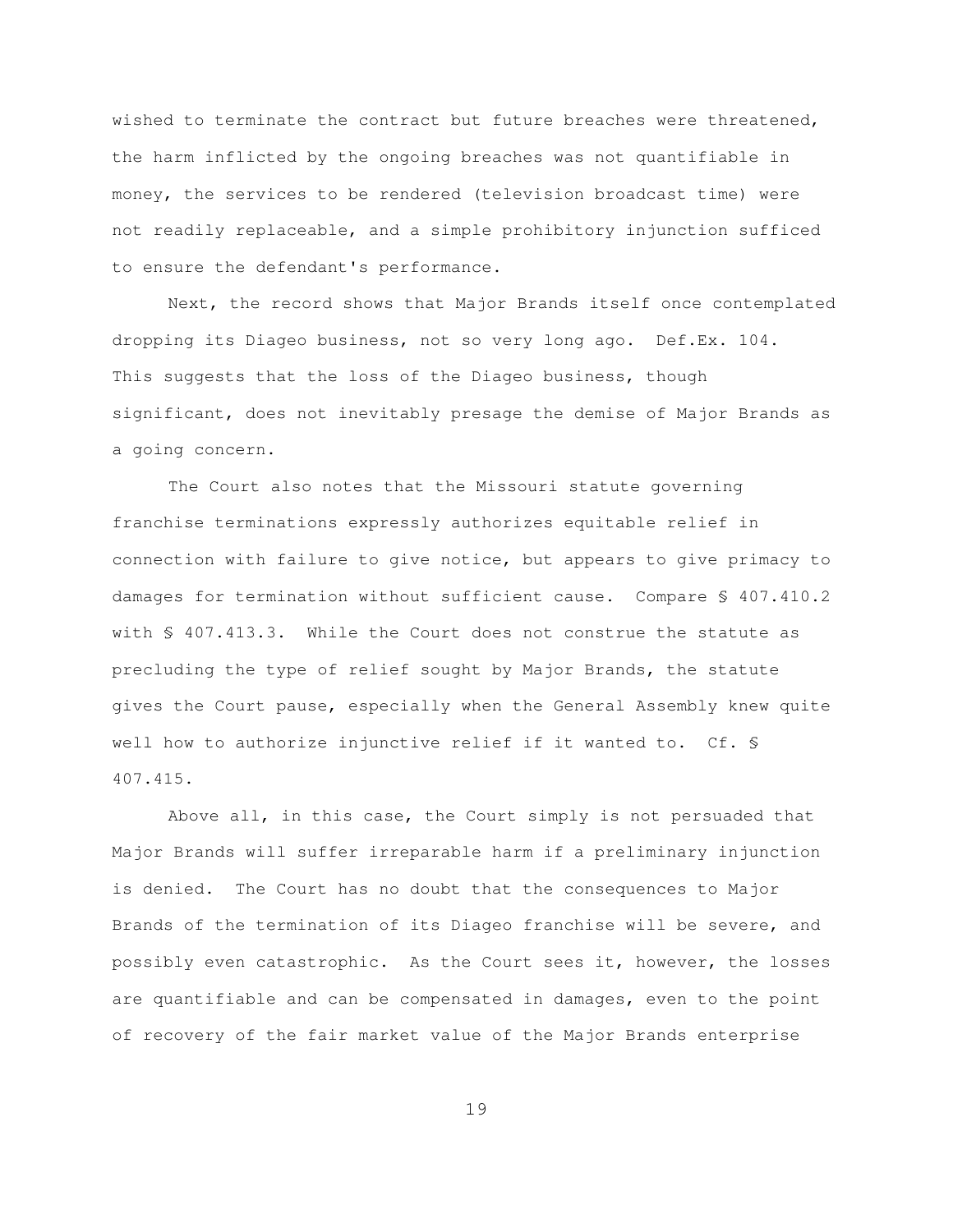itself if it cannot continue as a going concern. Cf. Ameristar Jet Charter, Inc. v. Dodson Intern. Parts, Inc., 155 S.W.3d 50 (Mo.banc 2005). (The Court is aware of the liquidated damages clauses in the 1990 Seagram's agreements; whether those clauses are enforceable is not currently at issue. Their existence suggests that the parties themselves at one time considered that were the appropriate remedy for breach.)

 Many private wrongs can have drastic consequences. Money is the remedy for most of these, for the simple reason that it is the best remedy, certainly for economic injury. The law provides certain standards, and the consequence for breach of those standards is not a decree in equity but a jury's verdict for damages. Major Brands is facing financial harm. Financial harm can be remedied by financial compensation. To be sure, there may be effects on innocent third parties if Major Brands retrenches or succumbs, but those effects are simply not redressable by the courts.

### ORDER

In light of the foregoing, it is

ORDERED that defendants' motion to dismiss or stay be and the same is hereby denied; and it is

FURTHER ORDERED that plaintiff's motion for a preliminary injunction be and the same is hereby denied; and it is

FURTHER ORDERED that discovery on all claims may now proceed in accordance with the rules; and it is

FURTHER ORDERED that a case management conference shall be held on Friday, August 9, 2013, at 11:00 a.m. in Division 18, at which time